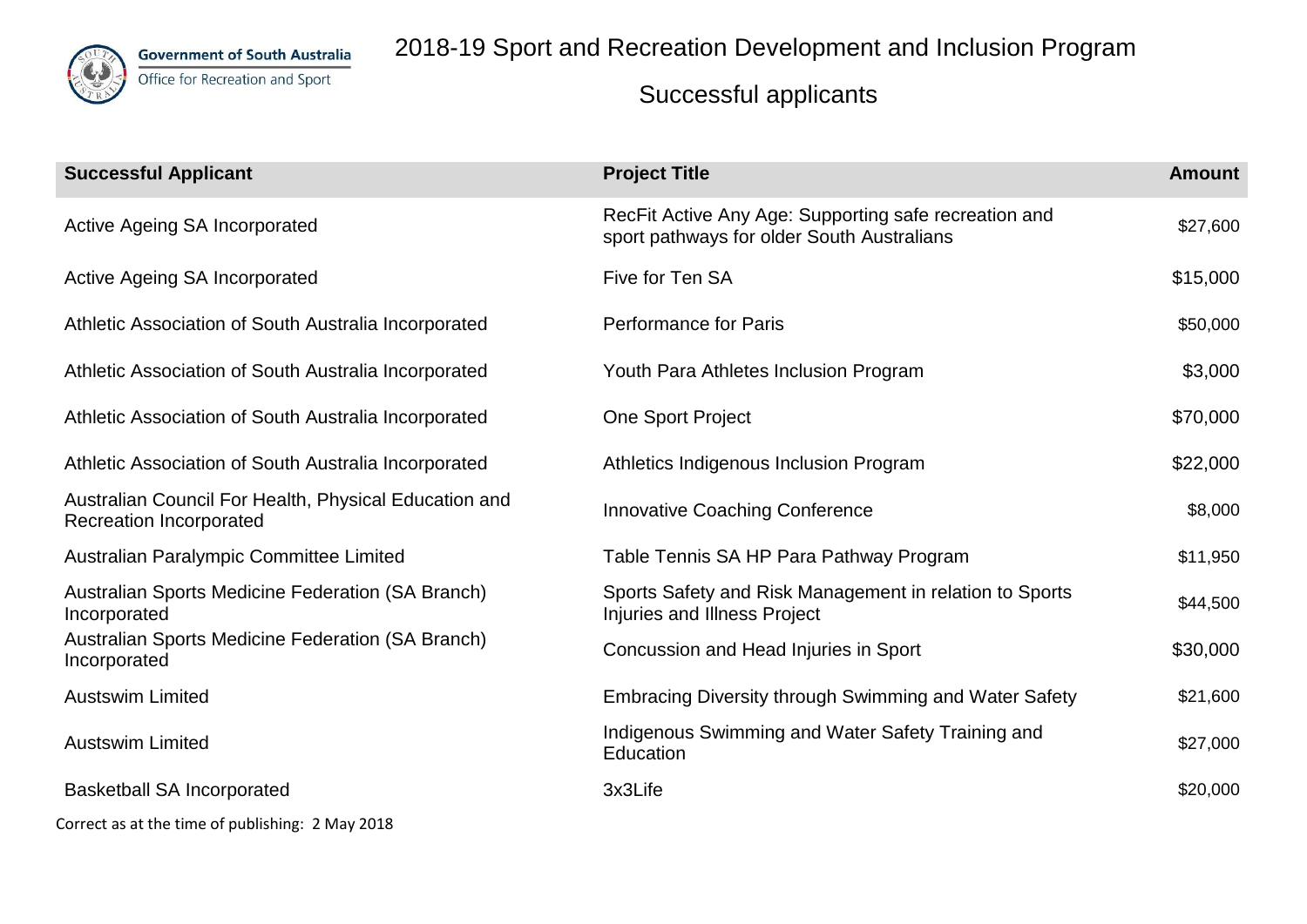

**Government of South Australia** 

Office for Recreation and Sport

# 2018-19 Sport and Recreation Development and Inclusion Program

| <b>Successful Applicant</b>             | <b>Project Title</b>                                                           | <b>Amount</b> |
|-----------------------------------------|--------------------------------------------------------------------------------|---------------|
| <b>BMX SA Incorporated</b>              | Development of Coaches and Officials in the sport of BMX<br>in South Australia | \$15,000      |
| <b>BMX SA Incorporated</b>              | <b>BMXSA High Performance Team</b>                                             | \$25,000      |
| <b>Bowls SA Incorporated</b>            | Driving Women's Leadership                                                     | \$60,000      |
| <b>Boxing SA Incorporated</b>           | <b>Talented Athlete Development Program</b>                                    | \$15,000      |
| <b>Boxing SA Incorporated</b>           | <b>Officials Development Program</b>                                           | \$15,000      |
| <b>Boxing SA Incorporated</b>           | <b>Promoting Women Program</b>                                                 | \$10,000      |
| Canoe South Australia Incorporated      | Inclusive Disability Paddling Program                                          | \$10,000      |
| Canoe South Australia Incorporated      | SA Canoe Sprint State Development Program                                      | \$70,000      |
| Canoe South Australia Incorporated      | Waterways Guide On-Line Development (River Murray -<br>Berri to Wellington)    | \$9,500       |
| City Bay Fun Run Committee Incorporated | Sunday Mail City-Bay Training Workshops                                        | \$20,000      |
| City of Marion                          | <b>Club Development and Sustainability Program</b>                             | \$10,000      |
| CirKidz Incorporated                    | Circus Change Makers - an active recreation & inclusion<br>program             | \$50,000      |
| Diving South Australia Incorporated     | Female Coaching Development Program                                            | \$15,000      |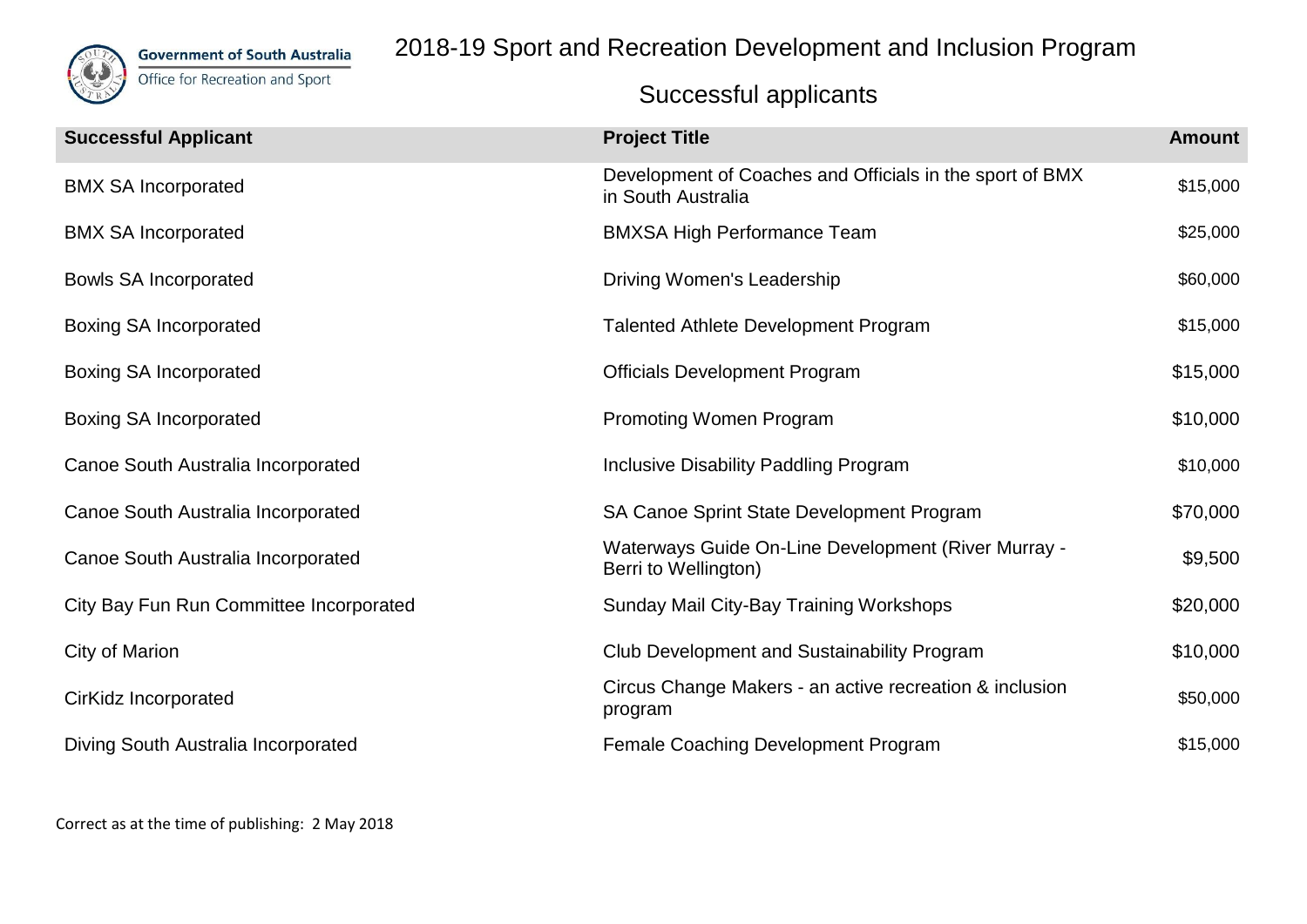

2018-19 Sport and Recreation Development and Inclusion Program

| <b>Successful Applicant</b>                                                  | <b>Project Title</b>                                                             | <b>Amount</b> |
|------------------------------------------------------------------------------|----------------------------------------------------------------------------------|---------------|
| Equestrian South Australia Incorporated                                      | Young Rider State Squads/Teams                                                   | \$35,000      |
| Football Federation of South Australia Incorporated                          | <b>Football Alignment Strategy Continued</b>                                     | \$100,000     |
| Football Federation of South Australia Incorporated                          | Regional Expansion Program (REP)                                                 | \$50,000      |
| Football Federation of South Australia Incorporated                          | Keeping Match Officials In The Game                                              | \$30,000      |
| Football Federation of South Australia Incorporated                          | National Training Centre - High Performance Programs<br>Boys & Girls             | \$90,000      |
| <b>Goalball South Australia Association Incorporated</b>                     | 2018 - 2020 Goalball SA Expansion Project                                        | \$16,000      |
| Gymnastics South Australia Incorporated                                      | High Performance Plan                                                            | \$40,000      |
| Inclusive Sport SA Incorporated                                              | Diversity and Inclusion Conference                                               | \$30,000      |
| International Optimist Dinghy Association of South<br>Australia Incorporated | <b>Girls Development Program</b>                                                 | \$5,680       |
| <b>Limestone Coast Local Government Association</b>                          | Limestone Coast Regional Sporting Academy                                        | \$50,000      |
| Norwood Swimming Club Incorporated                                           | Enable Project 2                                                                 | \$25,000      |
| Orienteering SA Incorporated                                                 | <b>Permanent Orienteering Courses</b>                                            | \$5,000       |
| Parks & Leisure Australia Limited                                            | South Australian Parks and Leisure, Recreation and<br><b>Aquatics Conference</b> | \$10,000      |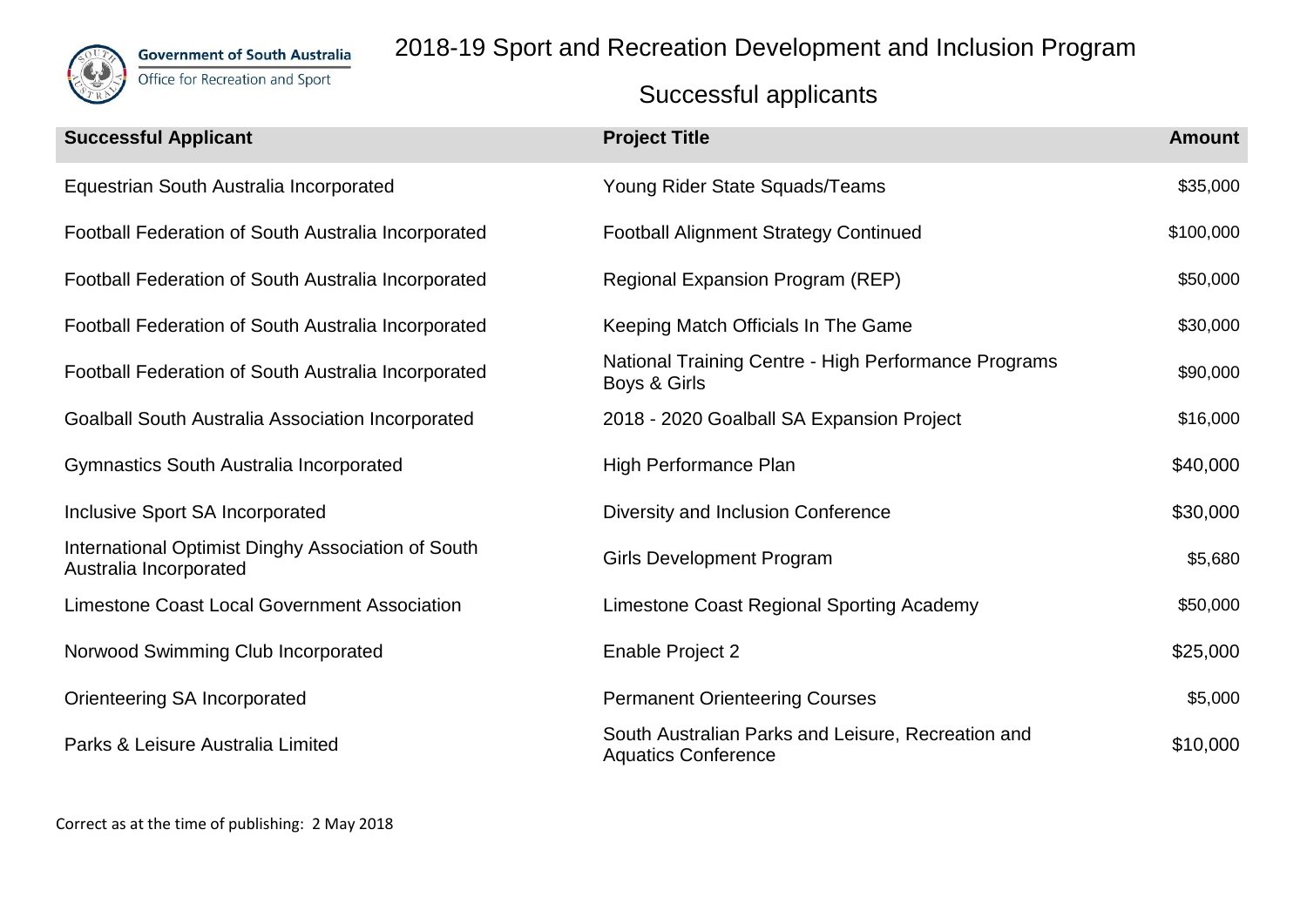

2018-19 Sport and Recreation Development and Inclusion Program

| <b>Successful Applicant</b>                           | <b>Project Title</b>                             | <b>Amount</b> |
|-------------------------------------------------------|--------------------------------------------------|---------------|
| RecLink Australia Incorporated                        | <b>New Horizons Project</b>                      | \$50,000      |
| Recreation South Australia Incorporated               | <b>Trails SA Strategic Facilitation</b>          | \$100,000     |
| Riding for the Disabled Association S.A. Incorporated | <b>RDASA High Five</b>                           | \$80,000      |
| Rowing South Australia Incorporated                   | Girls4Gold                                       | \$30,000      |
| Skate South Australia Incorporated                    | Inline Hockey for Girls by Girls                 | \$5,000       |
| Softball SA Incorporated                              | Pathways to High Performance - Steps to Success  | \$30,000      |
| South Australian Badminton Association Incorporated   | Badminton SA Inclusive Coaching Development Plan | \$17,000      |
| South Australian Baseball League Incorporated         | <b>Womens Pathways Project</b>                   | \$40,000      |
| South Australian Baseball League Incorporated         | <b>High Performance Pathways Project</b>         | \$35,000      |
| South Australian Cricket Association Incorporated     | Club Volunteer Management Plan Development       | \$18,000      |
| South Australian Cricket Association Incorporated     | <b>Super Cricket</b>                             | \$60,000      |
| South Australian Cricket Association Incorporated     | <b>Table Cricket</b>                             | \$5,000       |
| South Australian Cricket Association Incorporated     | Aboriginal coach resource                        | \$15,000      |
| South Australian Hockey Association Incorporated      | Pathway Coach Program 2017 - 2020                | \$40,000      |
| Correct as at the time of publishing: 2 May 2018      |                                                  |               |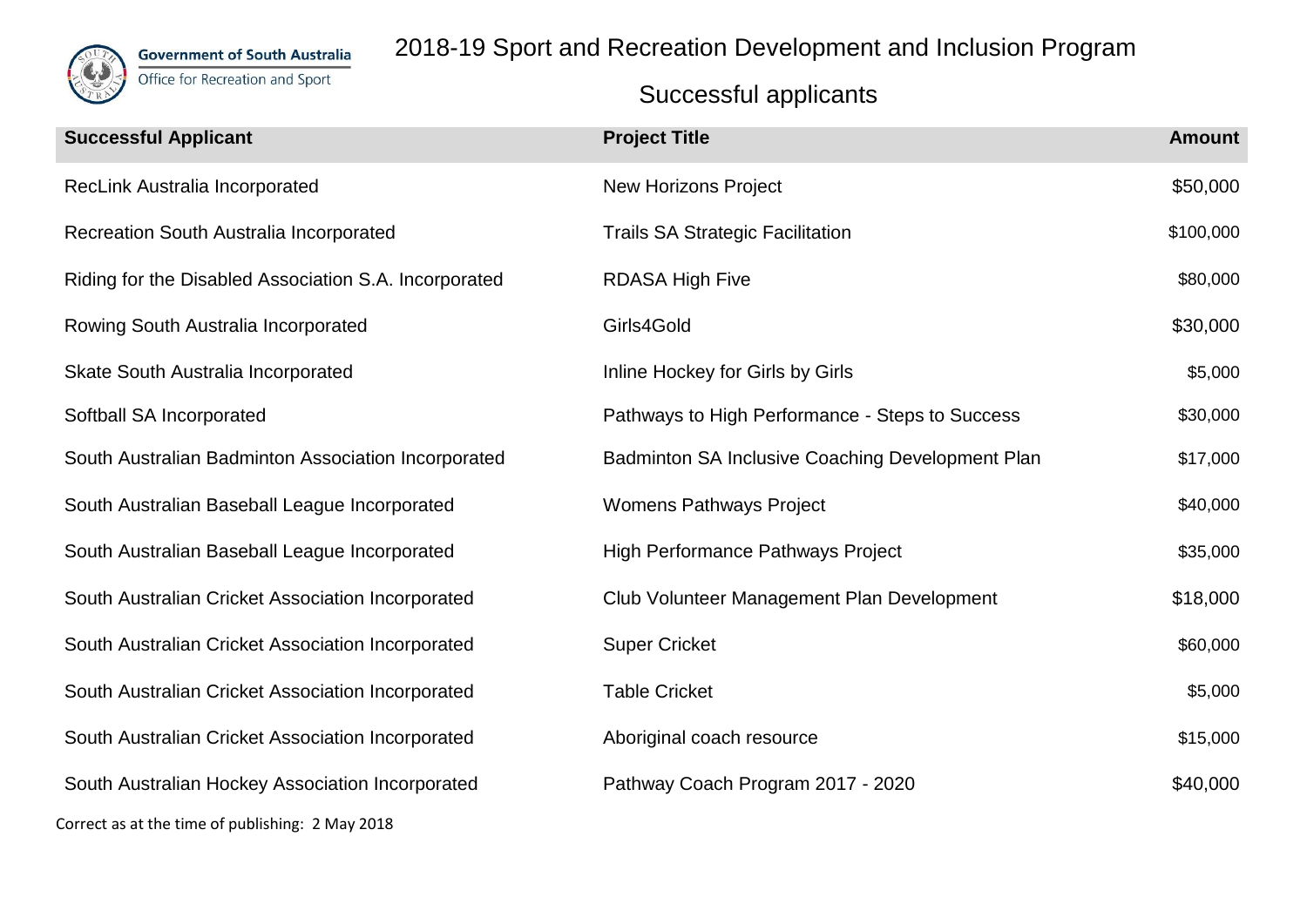

2018-19 Sport and Recreation Development and Inclusion Program

| <b>Successful Applicant</b>                                      | <b>Project Title</b>                       | <b>Amount</b> |
|------------------------------------------------------------------|--------------------------------------------|---------------|
| South Australian Hockey Association Incorporated                 | Hockey Inclusion Program 2016-19           | \$32,000      |
| South Australian Hockey Association Incorporated                 | <b>Thriving Clubs And Associations</b>     | \$40,000      |
| South Australian Netball Association Incorporated                | <b>Fast5</b> Implementation                | \$50,000      |
| South Australian Netball Association Incorporated                | Regional Academy Improvement Project       | \$50,000      |
| South Australian Netball Association Incorporated                | <b>Targeted Coach Program</b>              | \$20,000      |
| South Australian Netball Association Incorporated                | Netball SA High Performance Umpire Program | \$20,000      |
| South Australian Revolver and Pistol Association<br>Incorporated | <b>SCC Skill Development Program</b>       | \$5,000       |
| South Australian Rugby Union Limited                             | <b>Women's Rugby Development</b>           | \$45,000      |
| South Australian Sports Federation Incorporated                  | <b>State Sport Dispute Centre</b>          | \$50,000      |
| South Australian Volleyball Association Incorporated             | Sustainable SA Academy Pathways            | \$60,000      |
| South Australian Water Polo Incorporated                         | <b>Club Development Program</b>            | \$18,000      |
| South Australian Water Polo Incorporated                         | High Performance Development Program       | \$45,000      |
| South Australian Water Polo Incorporated                         | <b>Inclusive Water Polo</b>                | \$15,000      |
|                                                                  |                                            |               |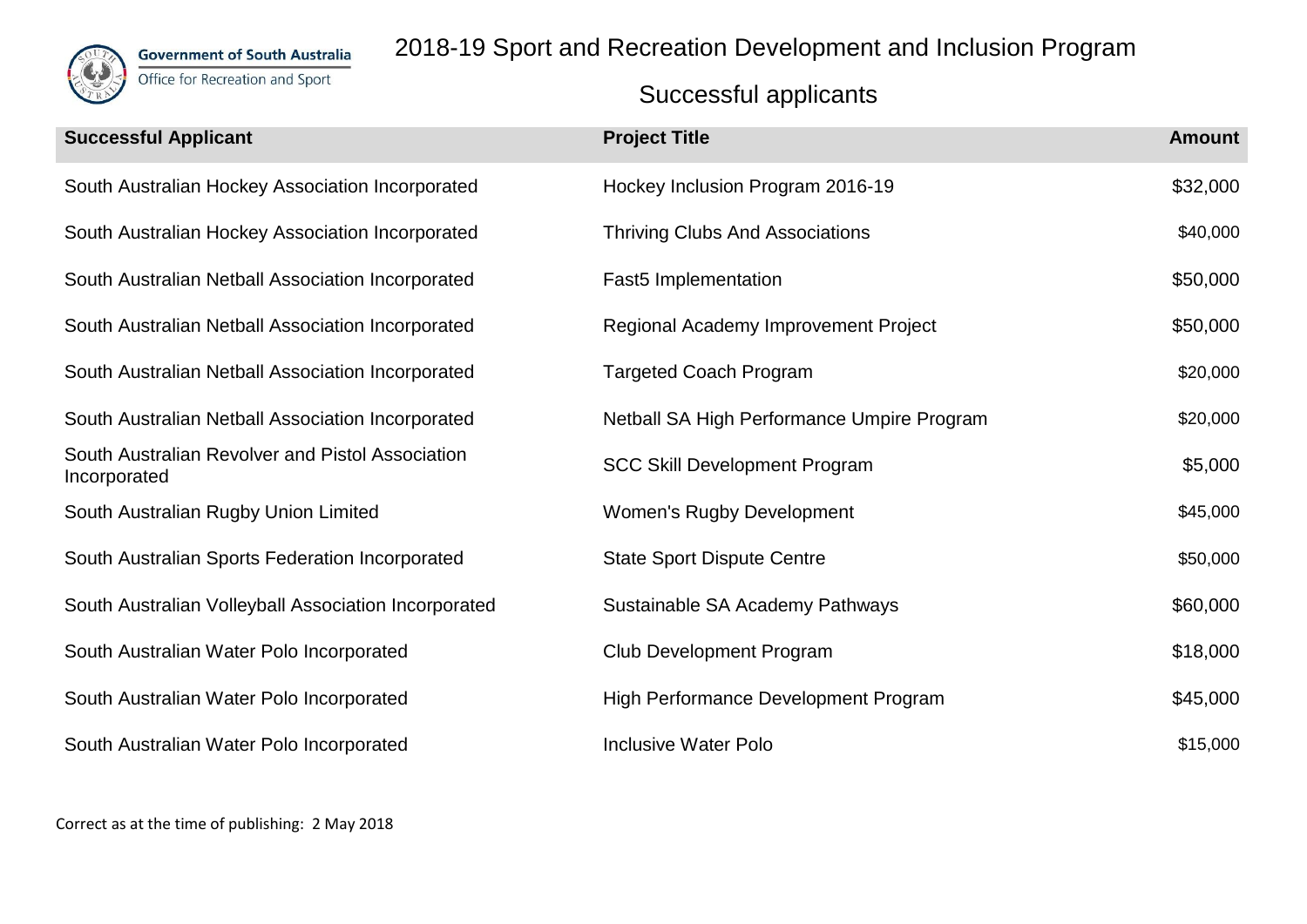

2018-19 Sport and Recreation Development and Inclusion Program

| <b>Project Title</b>                                           | <b>Amount</b> |
|----------------------------------------------------------------|---------------|
| Ride the Wave                                                  | \$40,000      |
| Pre Elite Pathway Program                                      | \$80,000      |
| Talent ID and High Performance Program                         | \$15,000      |
| Target Rifle South Australia State Development Squad           | \$25,000      |
| Club Governance and operations                                 | \$35,000      |
| Opening Up Tennis Program                                      | \$35,000      |
| Horse Trail Infrastructure Guidelines                          | \$19,500      |
| Junior and Para Pathways Program                               | \$74,500      |
| <b>Cycling Development Grant</b>                               | \$90,000      |
| Tiny Tots Program - Quality Improvement                        | \$2,500       |
| Coaches Pathway Program                                        | \$8,000       |
| Little Athletics Volunteer Management Project                  | \$55,000      |
| SA Athletics Marketing and Communications One Sport<br>Project | \$85,000      |
|                                                                |               |